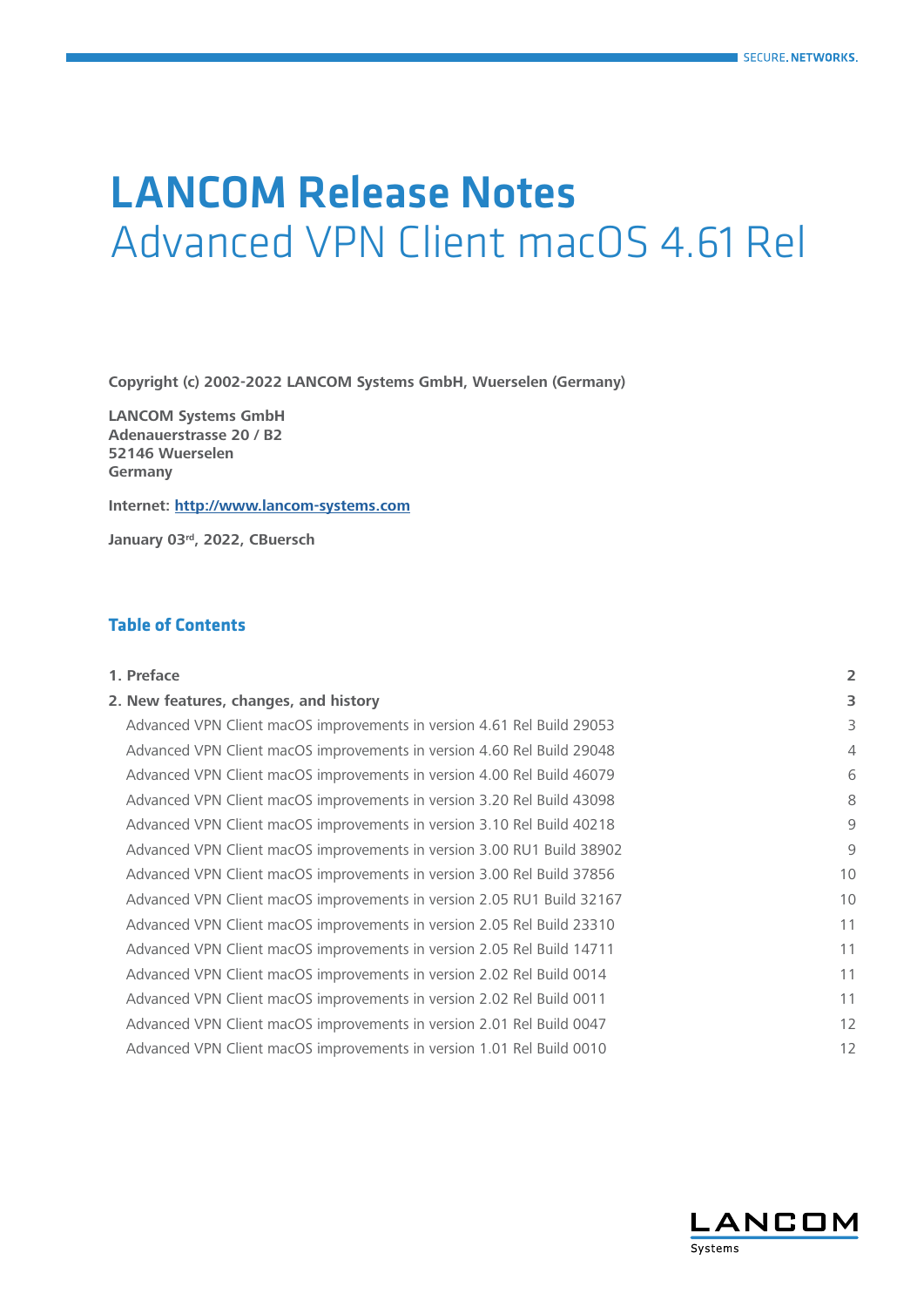# <span id="page-1-0"></span>**1. Preface**

The LANCOM Advanced VPN Client Windows provides mobile employees with encrypted access to the company network, whether they are at their home office, on the road, or even abroad.

This document describes the innovations within the Advanced VPN Client macOS software releases 4.61 Rel, as well as the improvements since the previous version.

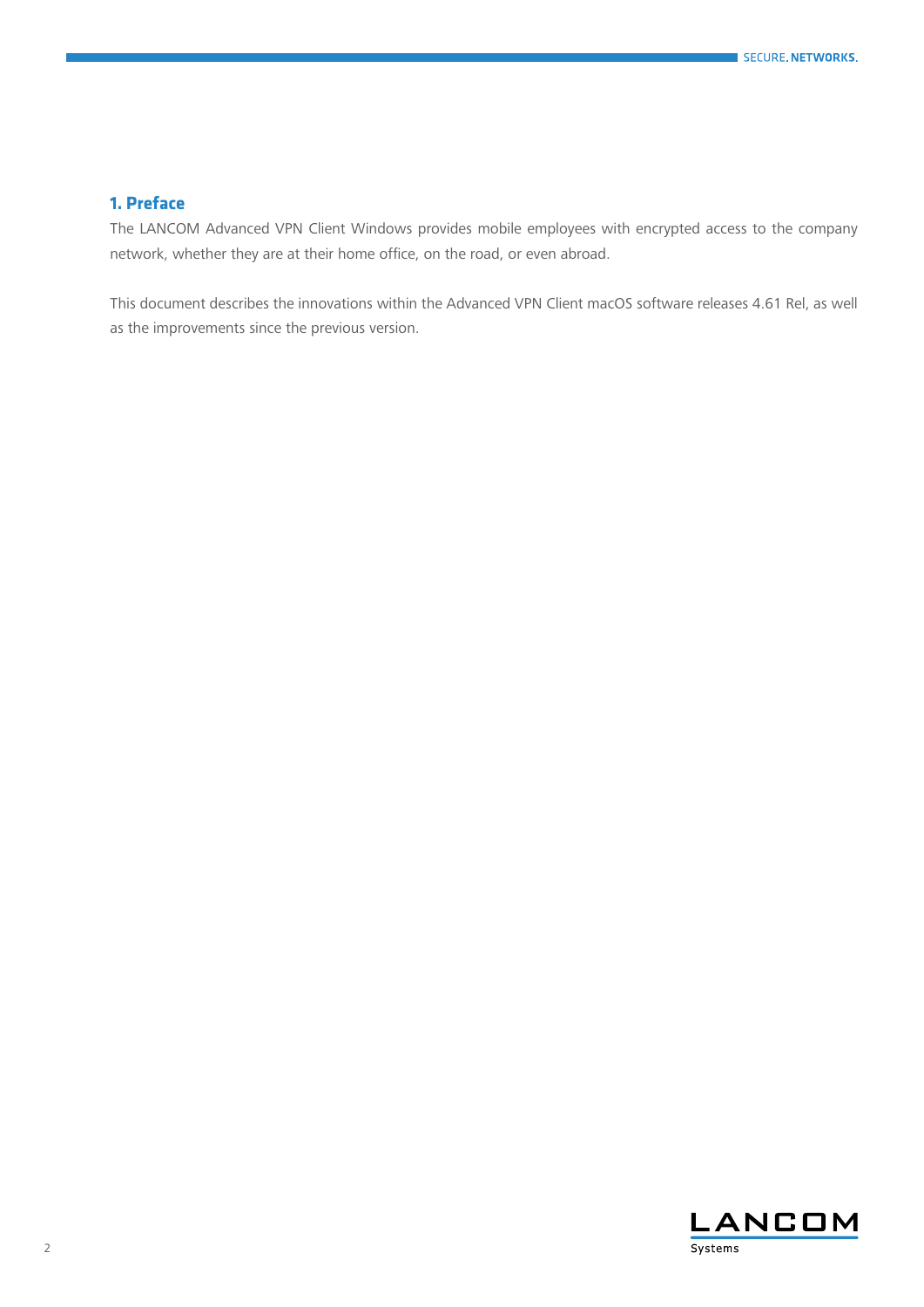# <span id="page-2-0"></span>**2. New features, changes, and history**

# **Advanced VPN Client macOS improvements in version 4.61 Rel Build 29053**

## **Prerequisites**

#### **Apple macOS Operating Systems**

The following macOS operating systems are supported with this version on hardware with Apple M1 chip or Intel CPU:

- > macOS 11 Big Sur
- > macOS 12 Monterey

# **Limitation in version 4.61 Rel**

This version of the client, unlike previous client versions, does not include firewall functionality. Users who want to use this firewall functionality should - if possible - use the previous version 4.0 of the client.

# **Bugfixes / improvements**

## A **Split tunneling**

All split tunneling entries are now executed correctly by the client again.

## > **IKEv1** rekeying

The compatibility of the client with regard to rekeying for IKEv1 with third-party gateways has been improved.

#### **Known limitations**

#### **Location for certificate files**

Accompanied by modifications for macOS Catalina, the client's p12 certificate files can not be used from random storage locations. In case of the automatically created folders in the user's home directory (e.g. documents, desktop, downloads, etc.) the error message "Access denied" shows up. If certificate files are stored directly to a directory within the user's home directory, accessing the files works.

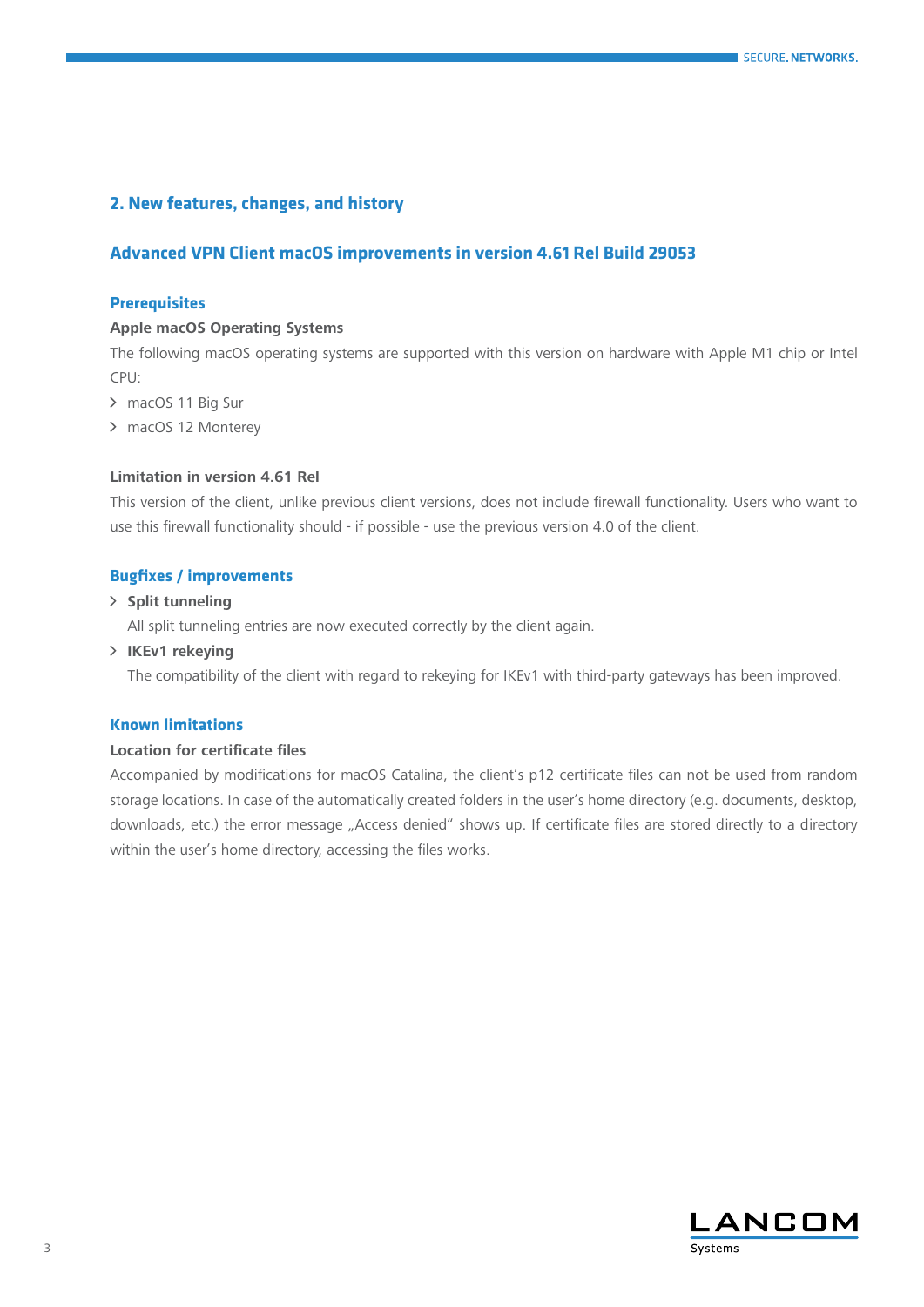# <span id="page-3-0"></span>**Advanced VPN Client macOS improvements in version 4.60 Rel Build 29048**

# **Prerequisites**

## **Apple macOS Operating Systems**

The following macOS operating systems are supported with this version on hardware with Apple M1 chip or Intel CPU:

- > macOS 11 Big Sur
- > macOS 12 Monterey

## **Limitation in version 4.60 Rel**

This version of the client, unlike previous client versions, does not include firewall functionality. Users who want to use this firewall functionality should - if possible - use the previous version 4.0 of the client.

#### **New features**

## A **Support of macOS 11 Big Sur, macOS 12 Monterey as well as the Apple M1 chip**

The client is compatible with the Apple M1 chip from this version on. The operating system macOS 11 Big Sur or macOS 12 Monterey is required.

# **Bugfixes / improvements**

#### A **Support for 250 split tunnel networks**

Up to 250 split tunnel networks are now supported for IPv4 and IPv6 when importing an INI configuration file.

A **DNS domain support in the INI file**

DNS-Domains, die durch den VPN-Tunnel aufgelöst werden sollen, können nun auch per INI-Datei importiert werden.

A **MFA dialog was not displayed completely** 

Display errors occurred when using multi-factor authentication. The previous display window was too small for particularly long texts.

- A **Incorrect caching of domain names when changing profile**  Domain names were incorrectly cached after profile change.
- A **Configuration Split Tunneling: 'Also forward local networks in the tunnel' added**

Previously, it was only possible to forward local networks in the tunnel in the Windows client. This is now also possible in the macOS client.

### A **Unintentional proposal change (DH group) after profile editing**

If in the INI configuration file the DH group was configured exclusively in the IKEPOLICY section, this value was set to the default value of the DH group after editing the profile in the client.

A **Configuration change from IPv4 to IPv6** 

After switching in the profile from IPv4 to IPv6, the IPv6 table was not available under Split Tunneling.

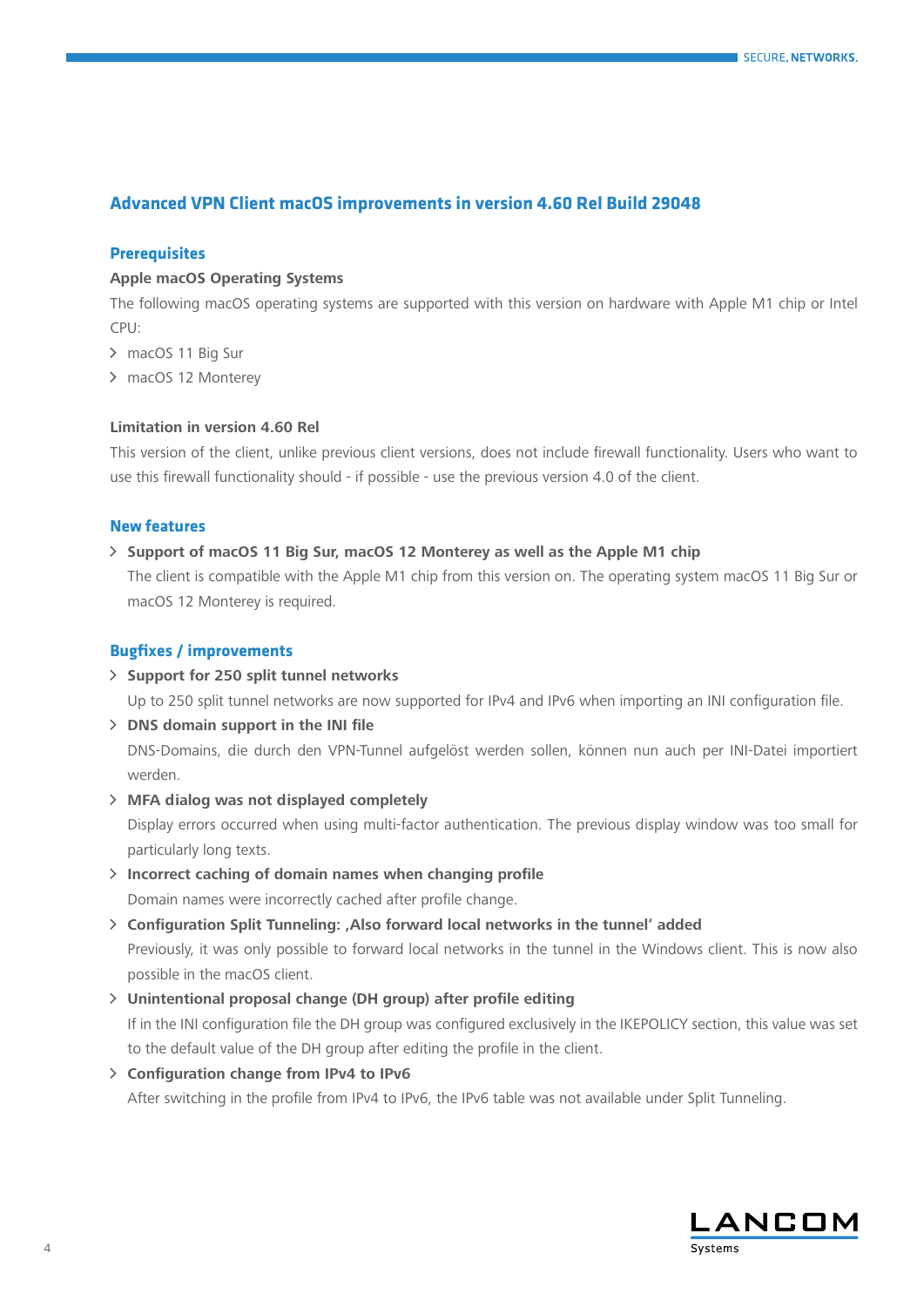## A **Support for PEM and DER format regardless of file extension**

Previously, only files with .pem file extension were read as PEM format, all others were read in binary DER format only. Now DER and PEM format are also supported for .cer and .crt file extensions.

- A **Missing menu bar after starting the computer** After starting the computer, under certain circumstances the client menu bar was not displayed in the foreground despite the client GUI being active.
- A **Error importing the configuration locks**

Importing configuration locks via INI configuration file was incorrect.

# A **Update to OpenSSL version 1.0.2u-8**

The OpenSSL version used in the NCP Secure Client was raised to 1.0.2u-8. This closed the OpenSSL vulnerability CVE-2020-1971.

A **Optimized handling of DNS requests** 

Along with the newly implemented network adapter, the handling of DNS requests has been improved.

# A **Improvements in VPN Path Finder in conjunction with a configured proxy**

If a VPN connection was established using Pathfinder and a proxy for Pathfinder, no request was made to the proxy server. This is now possible due to an improvement in the dynamic configuration transfer.

# A **Missing help text**

In the LANCOM Advanced VPN Client the help text for the function , IPsec over HTTPS Proxy' was not displayed.

# A **The user rights for the installation directory have been adjusted.**

A **Crash of the ncprwsmac service**

In rare cases, the ncprwsmac service crashed.

# **Known limitations**

# **Location for certificate files**

Accompanied by modifications for macOS Catalina, the client's p12 certificate files can not be used from random storage locations. In case of the automatically created folders in the user's home directory (e.g. documents, desktop, downloads, etc.) the error message "Access denied" shows up. If certificate files are stored directly to a directory within the user's home directory, accessing the files works.

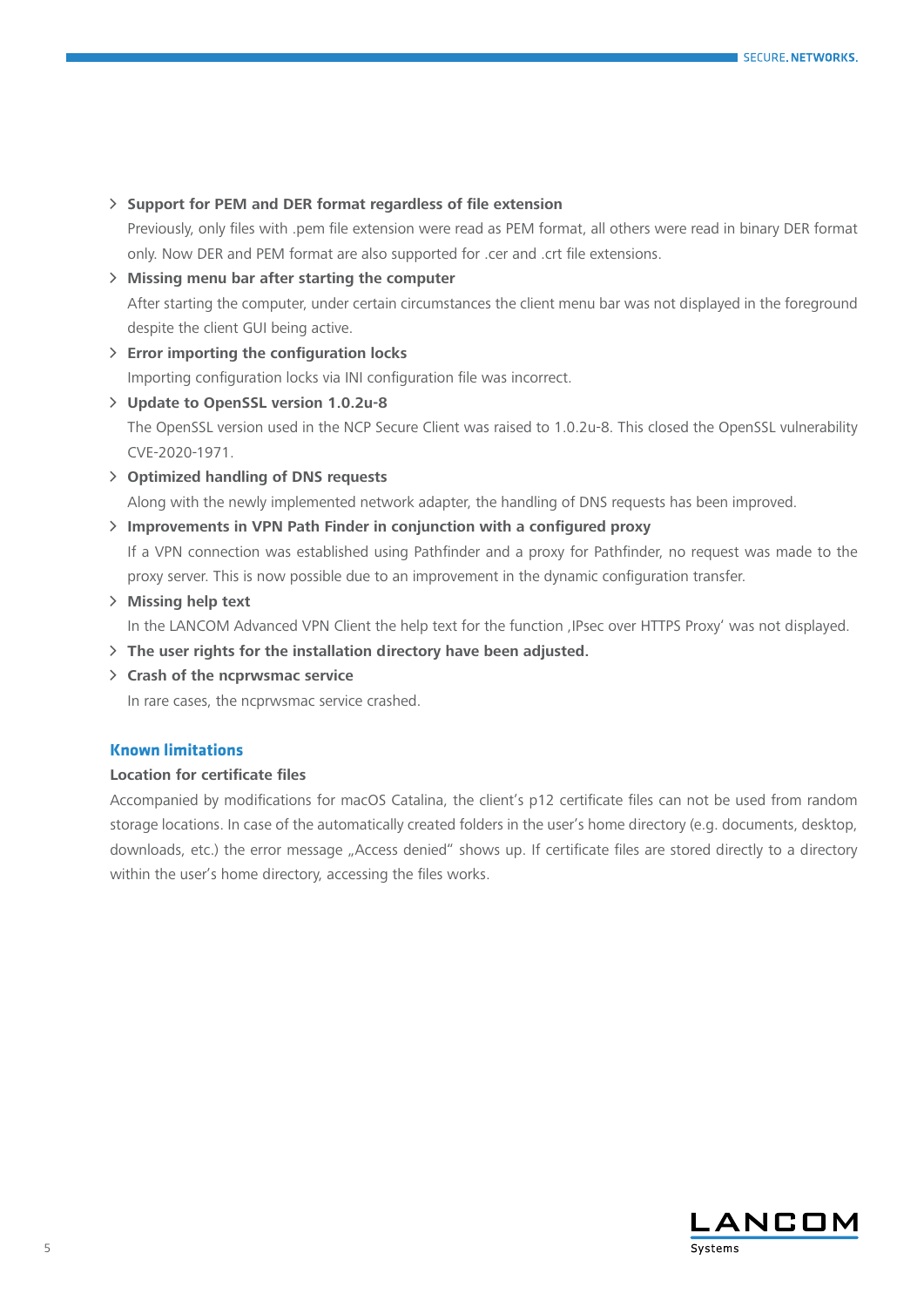# <span id="page-5-0"></span>**Advanced VPN Client macOS improvements in version 4.00 Rel Build 46079**

## **Prerequisites**

## **Apple macOS operating systems**

The following Apple macOS operating systems are supported by this version:

- > macOS Catalina 10.15
- > macOS Mojave 10.14
- > macOS High Sierra 10.13

#### **New features**

#### A **Full support for macOS Catalina 10.15**

As from this version, the client is fully compatible to macOS Catalina 10.15. During the installation the kernel extension which should be installed has to be allowed explicitly within the security settings.

## A **Virtual network adapter**

The client now obtains its own network adapter. This makes it possible for e.g. VoIP applications to communicate through the VPN tunnel. Furthermore, due to this network adapter, the client can use an IP protocol within the VPN tunnel which is actually not used in the physical network. Example: usage of IPv6 within the VPN tunnel, although only IPv4 is available for the connected network.

#### A **Connect/Disconnect menu in the dock icon**

If the VPN client has a configurable VPN profile, the selected connection can be established/disconnected by right-clicking the dock menu icon.

#### **Bugfixes / improvements**

#### A **Optimized handling of DNS requests**

Associated with the currently implemented network adapter the handling of DNS requests can be improved. Two cases have to be distinguished:

## **1. No split tunneling operation**

In this operation mode any communication to other IP addresses which are not located within the currently used IP address range is done through the VPN tunnel. This also covers DNS requests.

## **2. Split tunneling operation**

In this operation mode IP remote networks are defined within the split tunneling configuration. If now targets are addressed within the remote network, data is running through the VPN tunnel. All remaining data, particularly DNS requests, is running past the VPN tunnel. Due to this, targets in the remote network can initially not be accessed via their domain names, because generally accessible DNS servers do not typically resolve companyinternal DNS names.

This problem can be solved by the explicit configuration of the internal domain names which are located within

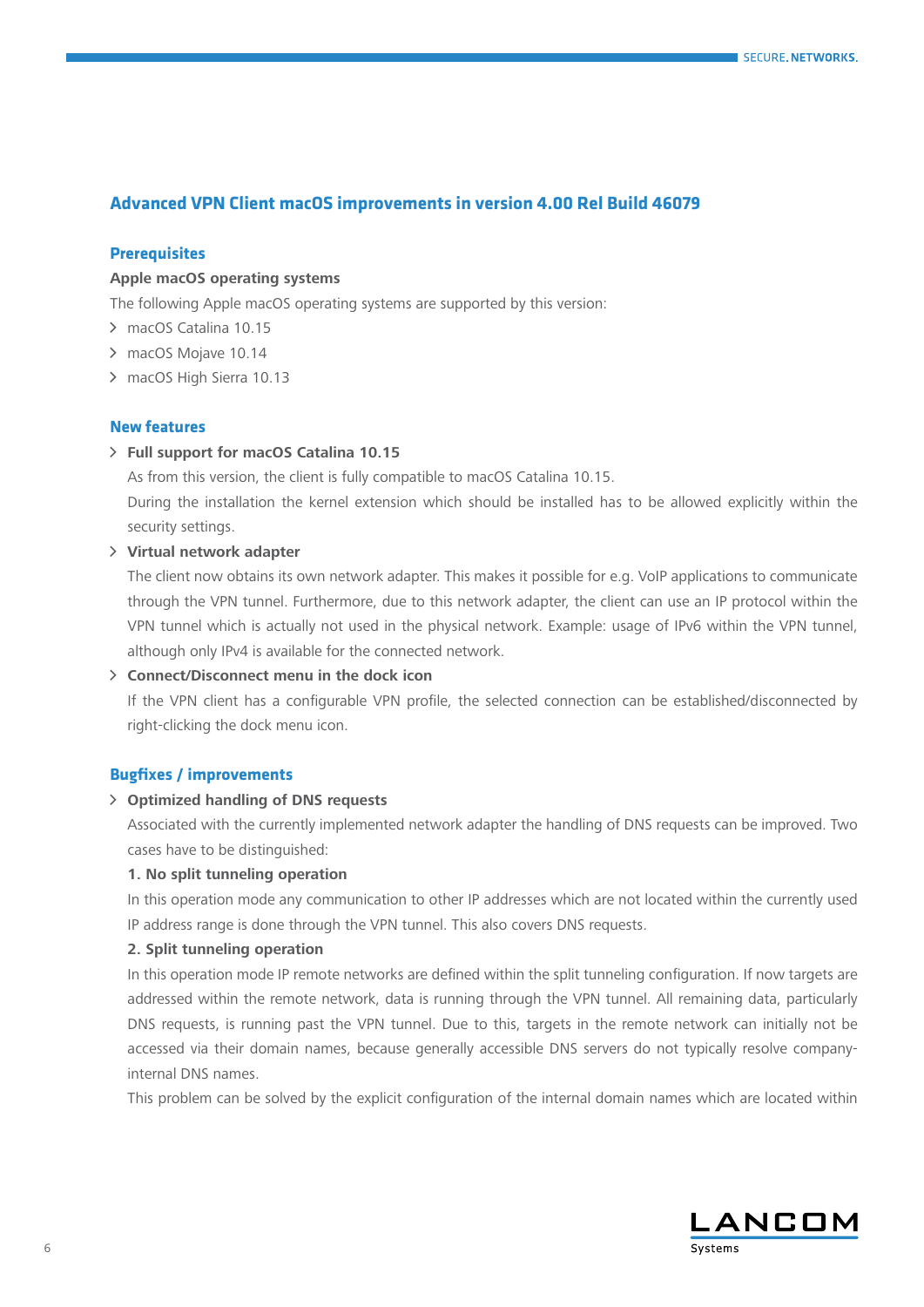the remote network.

So the entry 'company.local' causes the respective DNS requests, e.g. 'intranet.company.local' to be sent to company-internal DNS servers through the VPN tunnel.

By this configuration option data traffic through the VPN tunnel or past the VPN tunnel can be separated completely.

# > **New connection mode**

The connection mode "automatic" has been replaced by the mode "always". If "always" is configured, the client tries to establish a VPN tunnel all the time. This happens, as distinct from the mode "automatic" without queued data which has to be sent.

# **Known limitations**

# **Location for certificate files**

Accompanied by modifications for macOS Catalina, the client's p12 certificate files can not be used from random storage locations. In case of the automatically created folders in the user's home directory (e.g. documents, desktop, downloads, etc.) the error message "Access denied" shows up. If certificate files are stored directly to a directory within the user's home directory, accessing the files works.

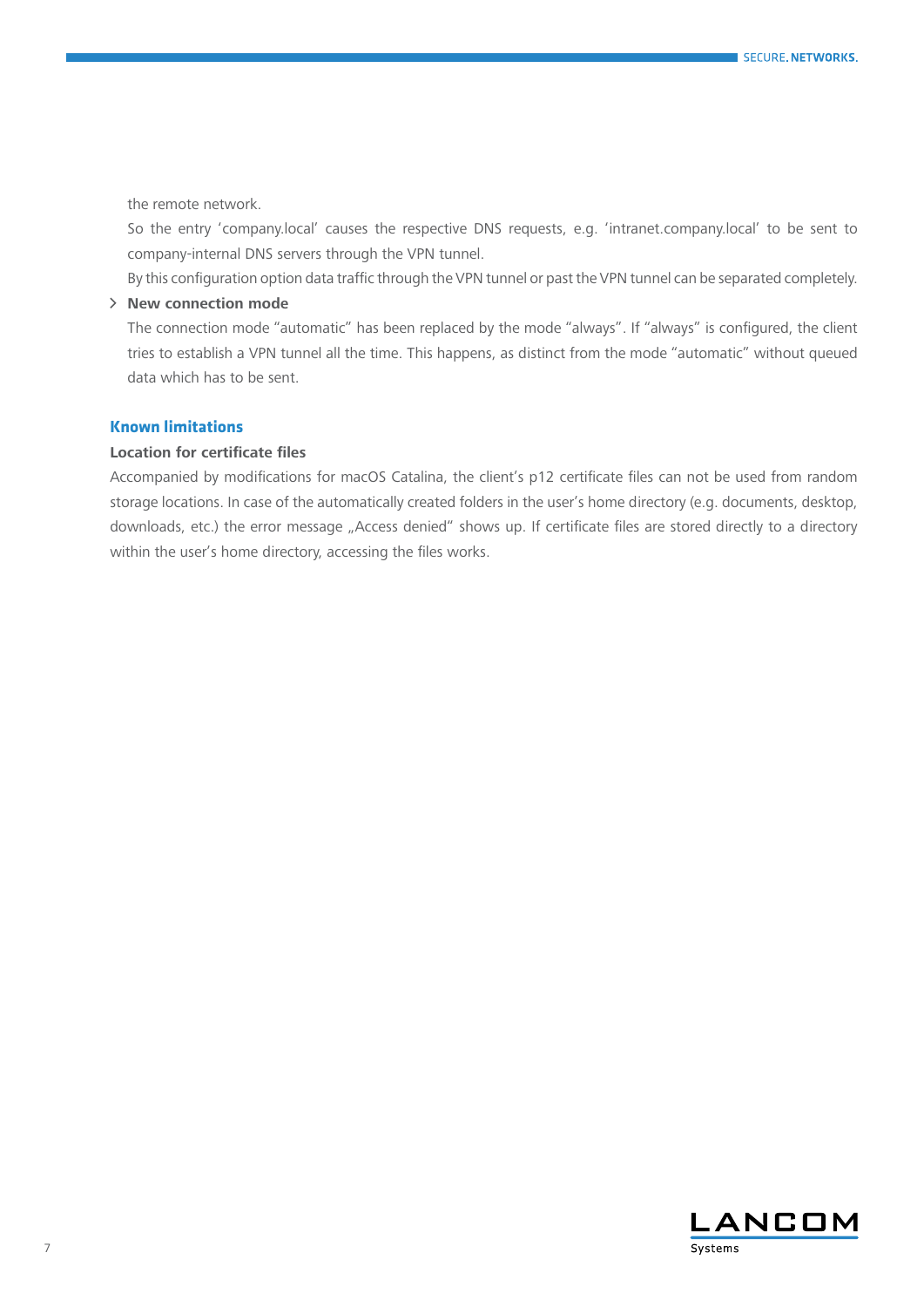# <span id="page-7-0"></span>**Advanced VPN Client macOS improvements in version 3.20 Rel Build 43098**

## **Prerequisites**

## **Apple macOS operating systems**

The following Apple macOS operating systems are supported by this version:

- > macOS Mojave 10.14
- > macOS High Sierra 10.13
- > macOS Sierra 10.12

As from this version, support for OS X Yosemite 10.10 and OS X El Capitan 10.11 expires.

## **New features**

#### A **IPv6 support**

The client now supports dual stack operation. Therefore, IPv4 only, IPv6 only or both can be selected in the configuration. Furthermore, split tunneling for both protocols can be configured individually.

A **Dark mode support**

The client GUI supports now dark mode as introduced with macOS Mojave.

A **macOS keychain support**

A user certificate can be configured within the computer certificate configuration for usage in macOS keychain. This requires the previous certificate import to the system keychain. Access has to be granted to the enclosed private key by the NCP service ncprwsmac in the folder "/Library/Application Support/NCP/Secure Client/".

# **Bugfixes / improvements**

#### A **Adaption of the deinstallation routine in macOS Mojave**

User permission was requested as appropriate on deinstallation for access to the address book, calendar, and photos. Although the deinstallation routine never accessed the mentioned data, this behavior has been fixed now. Likewise, the application icon is now removed correctly from the dock after deinstallation.

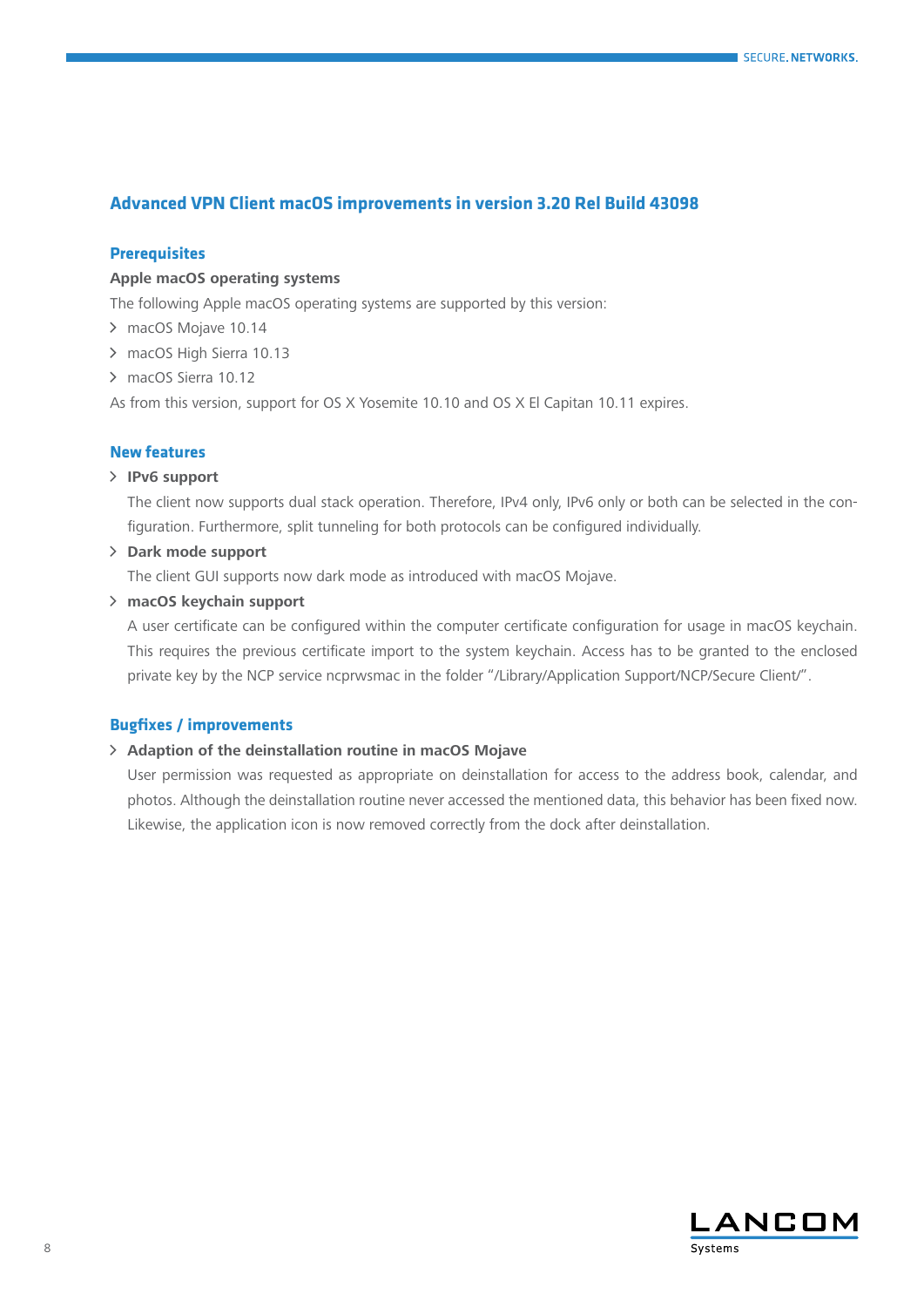# <span id="page-8-0"></span>**Advanced VPN Client macOS improvements in version 3.10 Rel Build 40218**

## **New features**

A **Biometric authentication (fingerprint recognition) before VPN connection establishment**

For protection against a VPN connection establishment by unauthorized third parties a biometric authentication has been added to the Advanced VPN Client. Immediately after pressing the "Connect" button in the client GUI there is a prompt for user authentication. The VPN connection is only established after a positive authentication. Required for biometric authentication is macOS Sierra 10.12.1 or later. If this option is enabled but no Apple hardware with integrated fingerprint sensor is used, the user password is required instead.

# **Bugfixes / improvements**

A **OTP functionality**

The dialogue box for entering the OTP pass code was not displayed. This bug has been fixed.

A **Certificate fingerprint**

The fingerprint of a certificate was not displayed within the certificate view. A comparison of the fingerprint for certificate checking could not happen. This bug has been fixed.

## **Known issues**

A Under OS X Yosemite 10.10 the FIPS mode cannot be activated.

# **Advanced VPN Client macOS improvements in version 3.00 RU1 Build 38902**

# **Bugfixes / improvements**

A **Optimized start of system services**

A bigger amount of installed network adapters could cause a failure when trying to start the VPN client.

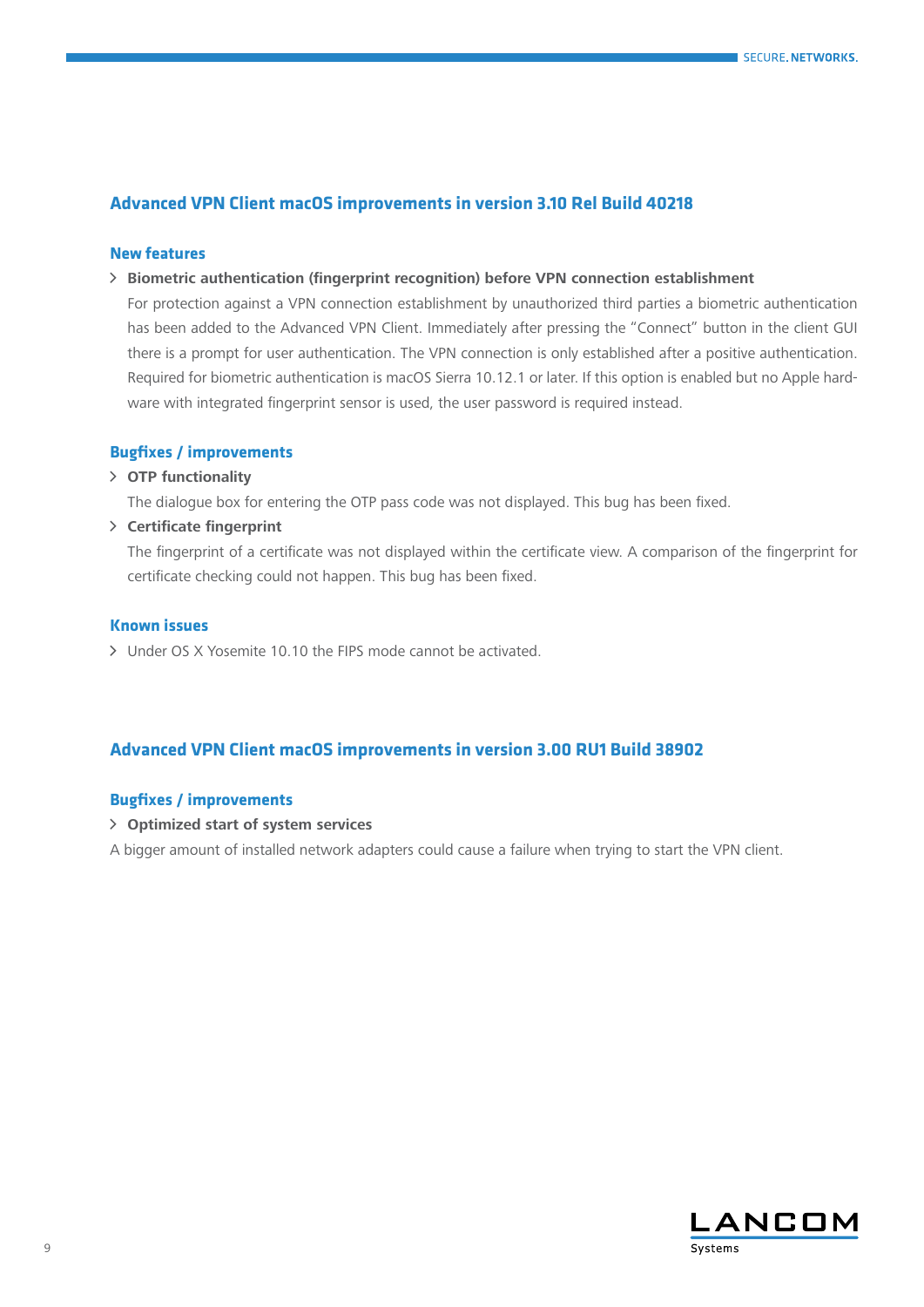# <span id="page-9-0"></span>**Advanced VPN Client macOS improvements in version 3.00 Rel Build 37856**

## **New features**

A **Support for macOS High Sierra 10.13** 

The Apple operating system macOS High Sierra 10.13 is now fully supported.

## A **Support for IKEv2 and IKEv2 Redirect**

As from this version, the client supports IKEv2 and IKEv2 Redirect. Using IKEv2 Redirect, it is now possible to forward the Advanced VPN Client to another gateway. Ideal for efficient load balancing in environments where multiple gateways are deployed.

#### A **Support for FIPS mode**

The client can be installed with Federal Information Processing Standard (FIPS) conformity using the installation routine. FIPS is the term used to describe publicly disclosed United States security standards that are required to be enforced if the client is used in the U.S. With activated FIPS mode all connections are established with algorithms obeying the FIPS standard.

> Modernized graphical user interface of the client

# **Bugfixes / improvements**

A **Improved DPD functionality**

The Dead-Peer-Detection for VPN connection monitoring has been generally improved.

# **Advanced VPN Client macOS improvements in version 2.05 RU1 Build 32167**

## **New features**

> Support for macOS Sierra 10.12

## **Known issues**

A An online activation is not possible if the 30-day test period has been exceeded. The activation has to be done offline in that case.

(see: https://www.lancom-systems.com/service-support/registrations/software/activation/)

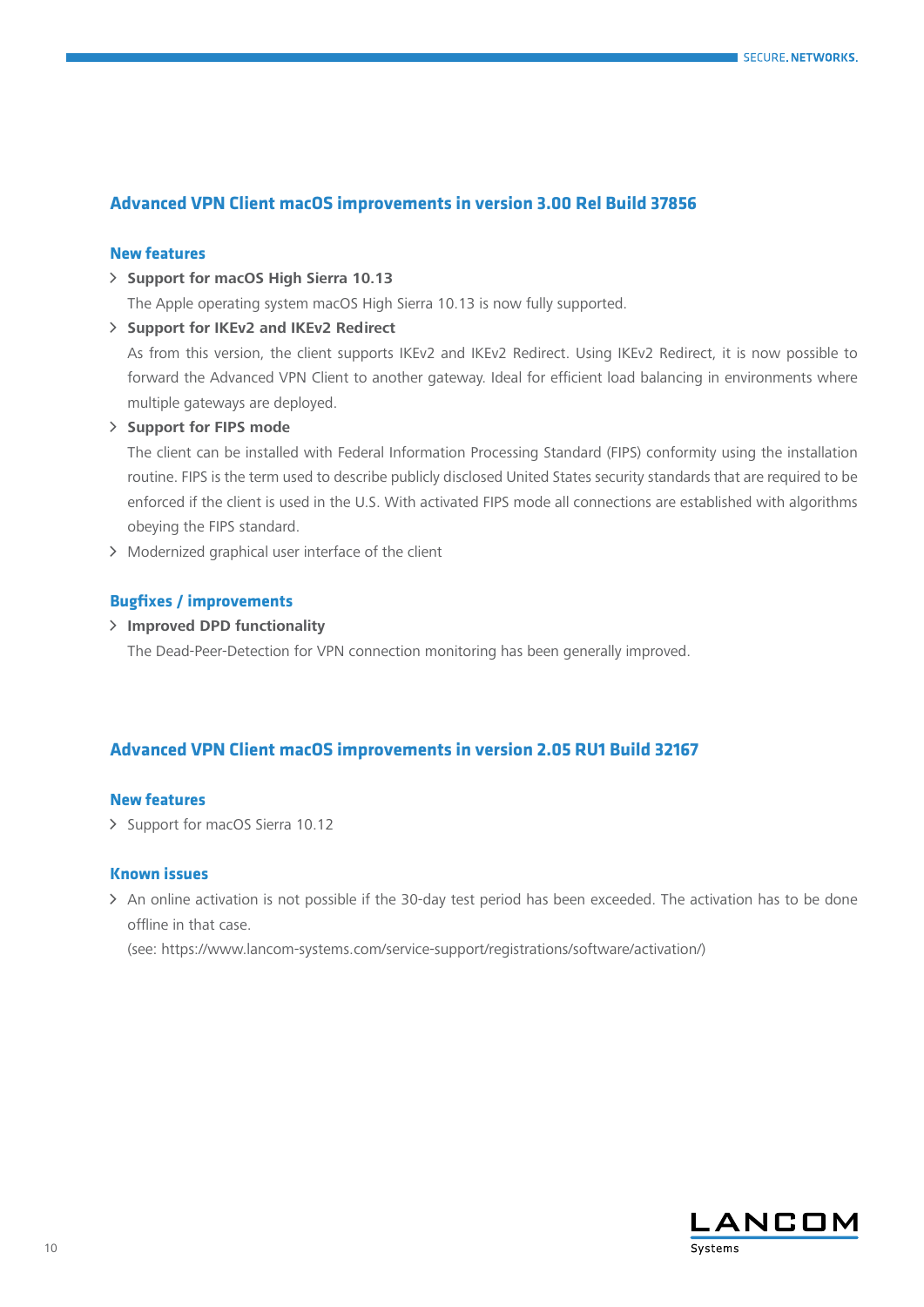# <span id="page-10-0"></span>**Advanced VPN Client macOS improvements in version 2.05 Rel Build 23310**

## **New features**

A Compatibility improvements for OS X Yosemite 10.10

#### **Bugfixes / improvements**

> The NCP service is also started again at system startup.

# **Advanced VPN Client macOS improvements in version 2.05 Rel Build 14711**

## **New features**

A Support for OS X Mavericks (10.9) (minimum requiremets OS X Mountain Lion 10.8)

## **Bugfixes / improvements**

> If the smartcard is removed during operation, an existing VPN tunnel is not disconnected.

# **Advanced VPN Client macOS improvements in version 2.02 Rel Build 0014**

## **New features**

 $\triangleright$  DNS requests for a domain can be resolved through a VPN tunnel independent from split tunneling.

# **Bugfixes / improvements**

- > Improved profile selection on the client user interface
- A When using external xAUTH authentication the dialogues for central site password query are displayed correctly.

# **Advanced VPN Client macOS improvements in version 2.02 Rel Build 0011**

## **Bugfixes / improvements**

- > The LANCOM Advanced VPN Client can be used under OS X Lion 10.7.
- A Path extension to 250 characters for the PKCS#11 module